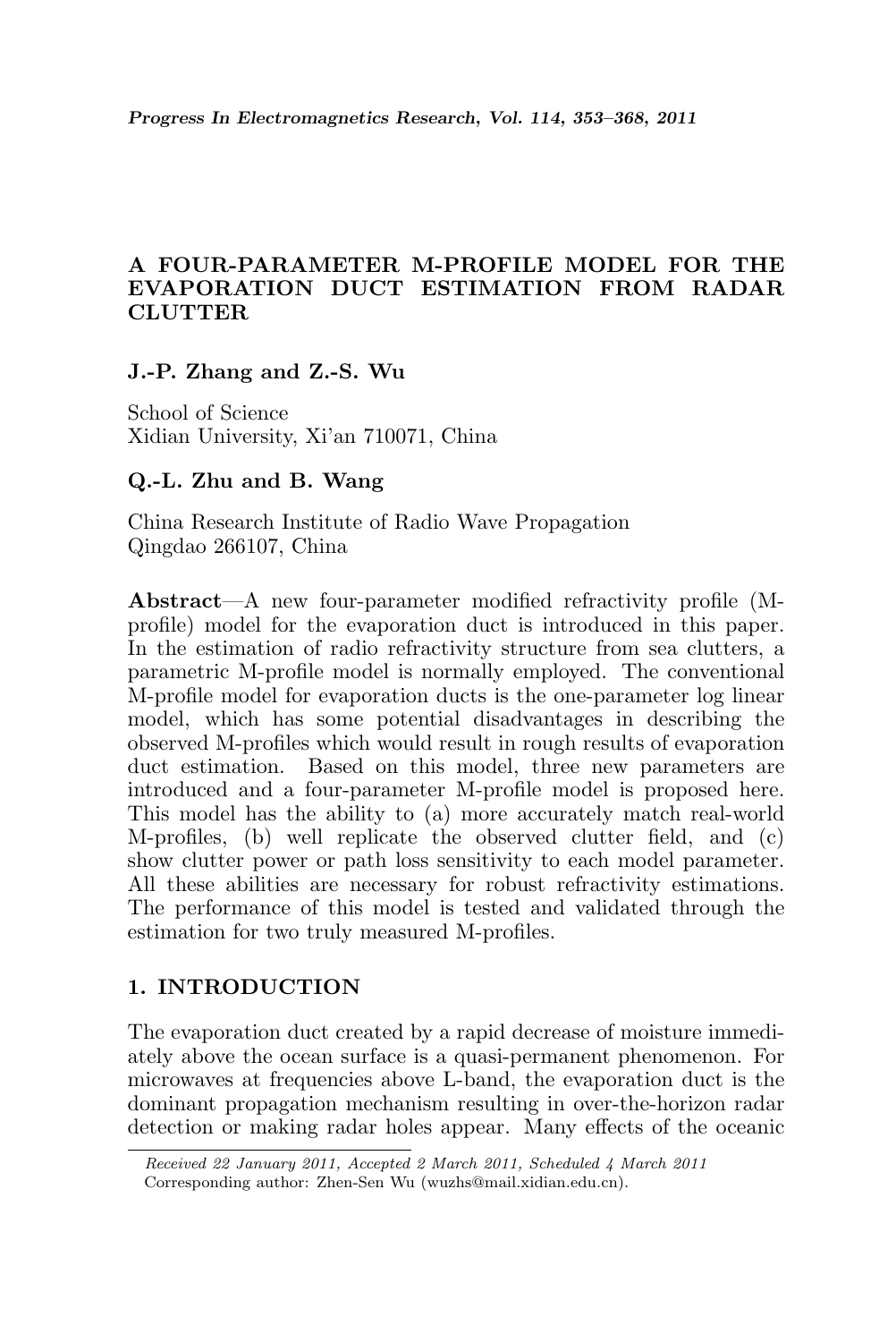evaporation duct on radar signals are investigated by Anderson [1], Woods et al. [2], Hitney and Vieth [3], and Paulus [4].

Without the consideration of other influencing factors such as rainfall [5], the propagation of electromagnetic waves in the atmosphere is mainly determined by the structures of the refractive index [6], so propagation models (e.g., the terrain parabolic equation model (TPEM)) require a refractivity profile to make their calculations. The description capability of the profile affects the calculation precision significantly. For operational uses, the modified refractivity profile (M-profile) is preferred. In the M-profile for the evaporation duct, the height where the profile reaches its minimum value and the modified refractivity gradient is zero is a critical parameter for characterizing the profile and is called the evaporation duct height. There are various models to determine the evaporation duct height, such as the Paulus-Jeske (P-J) model, Musson-Genon-Gauthier-Burth (MGB) model, and Babin model [7]. All these models involve finding an expression for the vertical refractivity gradient in terms of atmospheric variables from bulk meteorological measurements and the Monin-Obukhov similarity theory which is used to the surface layer.

A promising method for quantifying refractivity structures in near real time is based on inference from radar sea clutters, which was carried out successfully by Rogers et al. [8] and Gerstoft et al. [9]. The estimation or inference of the refractivity profile from clutter is an inverse problem, so it must be based on a parametric environmental model which affects the estimation precision significantly. evaporation ducts, such a model is the log linear vertical M-profile model given by Paulus [4, 10], which is determined only by the evaporation duct height and has been used successfully in a number of applications [8, 11]. However, it has some potential disadvantages in describing real-world refractivity profiles, which are illustrated in Section 2. We introduce three new parameters into the log linear model to improve the profile description capability and the estimation precision of the actual M-profile. The new model is referred to as the "four-parameter model" here.

## 2. CONVENTIONAL M-PROFILE MODEL

#### 2.1. Formulation

The propagation of microwaves in low levels of troposphere depends on vertical profiles of modified refractivity. Paulus [10] developed the following M-profile formula for evaporation ducts in a manner similar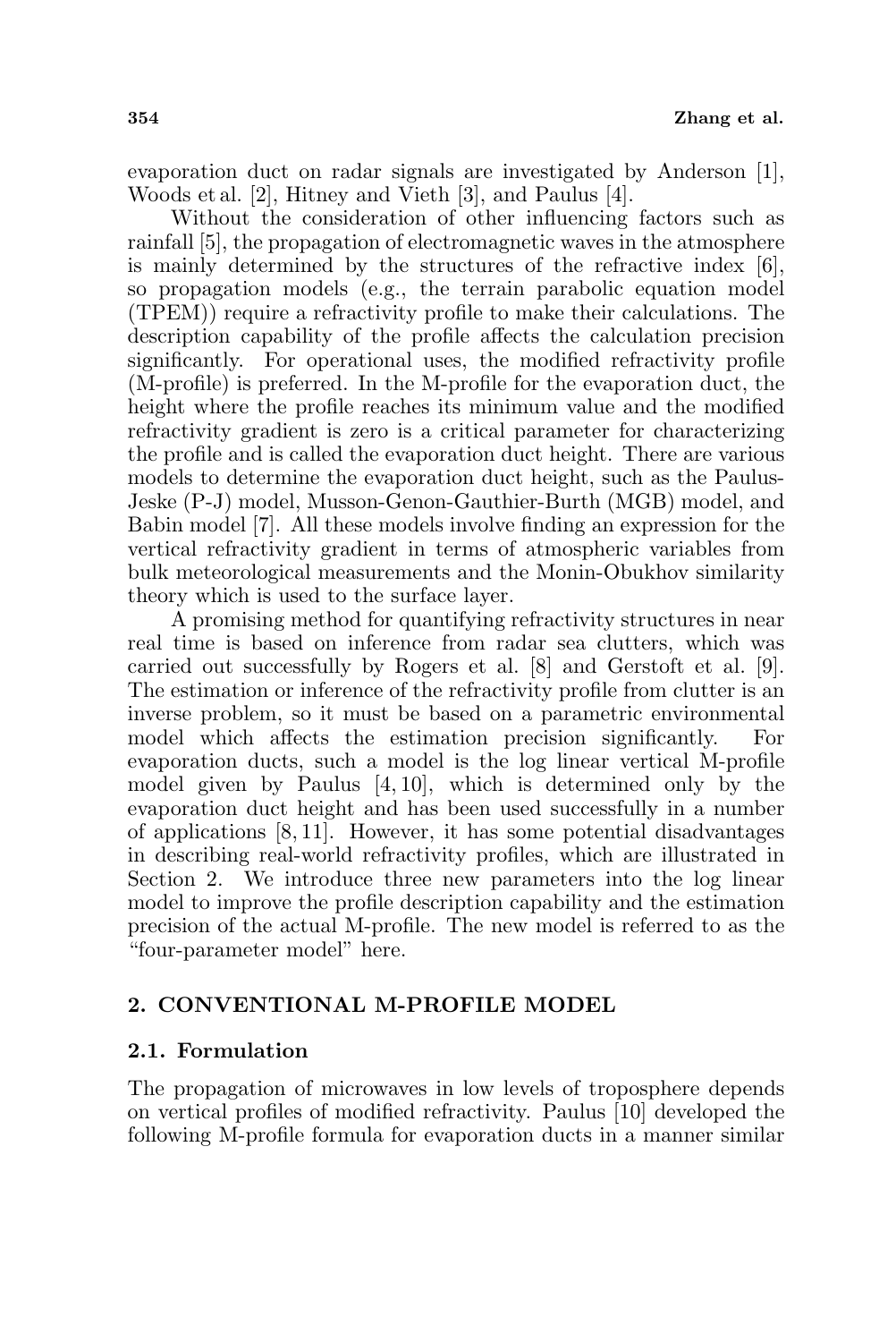Progress In Electromagnetics Research, Vol. 114, 2011 355

to Jeske [12].

$$
M(z) = M_0 + 0.125z - 0.125 \frac{\delta + z_0}{\phi(\delta/L')} \int_0^z \frac{\phi(z/L')}{z + z_0} dz,
$$
 (1)

where z is height in meters,  $z_0$  is the aerodynamic roughness length,  $\delta$  is evaporation duct height in meters,  $M_0$  is the modified refractivity at the sea surface,  $L'$  is the Monin-Obukhov scaling length corrected for stability, and  $\phi(z/L')$  is a stability-dependent function.

For different thermal conditions, Equation (1) has different forms. Assuming neutral conditions, Paulus [4, 10] presented a one-parameter log linear formula for evaporation ducts as follows:

$$
M(z) = M_0 + 0.125z - 0.125\delta \ln[(z + z_0)/z_0],\tag{2}
$$

where  $z_0$  is taken to be  $1.5 \times 10^{-4}$  m. This formula, although only accounting for the neutral conditions, is commonly used as the conventional model to describe the evaporation duct M-profile in all environments.

#### 2.2. Disadvantages

In most cases, Equation (2) is known to be a reasonable approximation of the M-profile for the evaporation duct, and it usually can describe many actual M-profiles in the surface layer of marine atmosphere, yet this model has some potential disadvantages as follows.

1) Using only the evaporation duct height to describe the actual surface layer environment is a limitation. Note that the M-deficit (the difference between the minimum value of modified refractivity and its value at the sea surface) of the trapping layer and the duct height are one-to-one correspondence in  $(2)$ , i.e., the M-deficit is fixed for a certain duct height, which is unrealistic for many cases (e.g., the experimental profiles shown in Figure 1 by Goldhirsh and Dockery [13] and Figure 4 by Gerstoft et al. [14]).

For physical considerations, this problem can be illustrated through the atmosphere stability conditions. Equation (2) assumes thermally neutral conditions and thus does not account for stability effects on the shape of the profile. In the open ocean where unstable conditions are more common, this formula is unreasonable. The Monin-Obukhov length  $L'$  is often used for the stability criterion, which is negative under unstable atmospheric stratification and positive under stable stratification and its magnitude typically ranges from a few meters to hundreds of meters. For neutral conditions, its absolute value is very large or even infinite.

One set of M-profiles for evaporation ducts with the same duct height but for different stability conditions is shown in Figure 1. It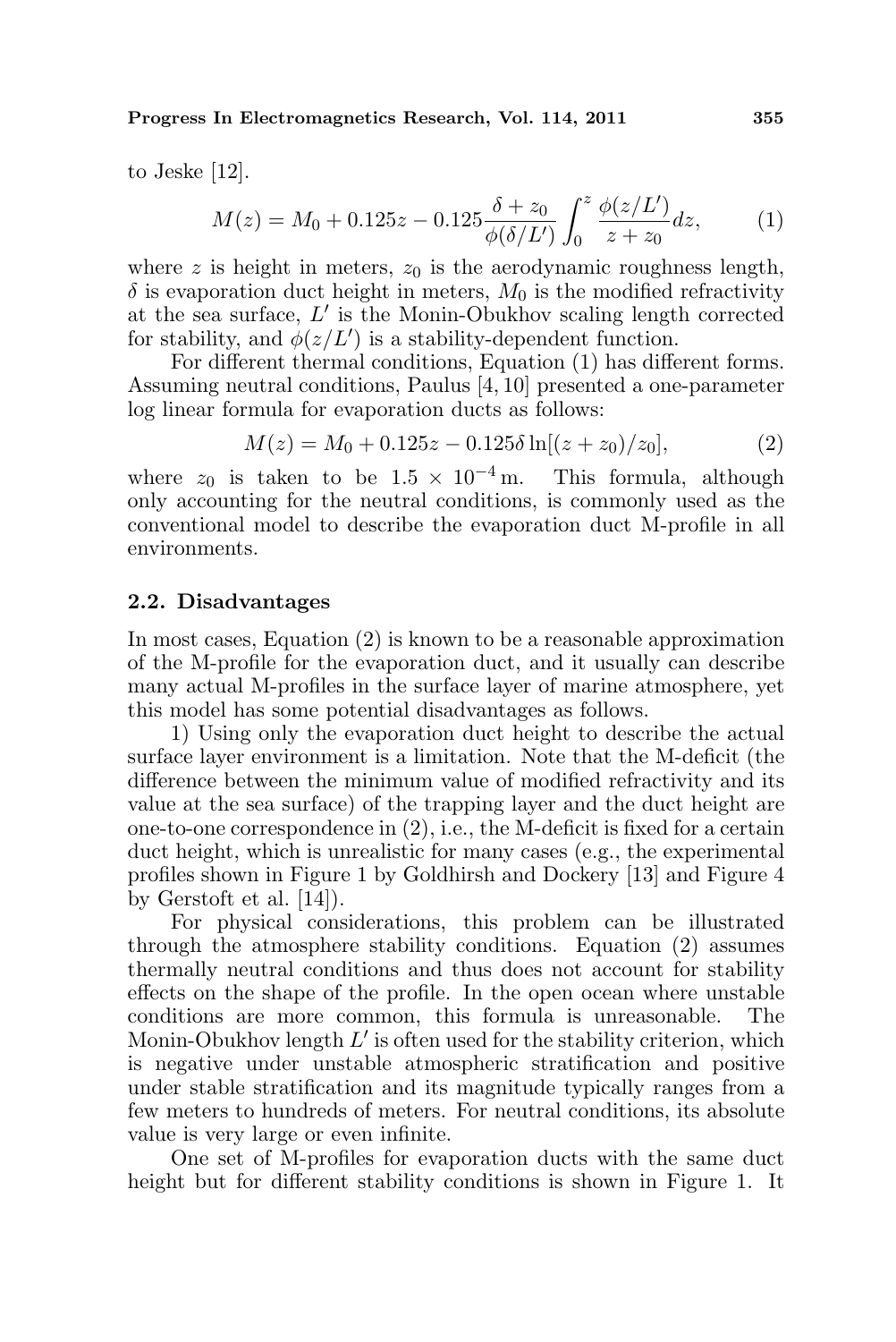

Figure 1. M-profiles for evaporation ducts in different stability conditions. The duct height  $\delta = 15$  m. The profiles for unstable, neutral, and stable conditions are with  $L' = -50, L' = 1.0e5$ , and  $L' = 50$ , respectively.

is obvious that the M-deficits, which are defined as the evaporation duct strength  $\Delta M$  here, are different for profiles in unstable, neutral, and stable conditions, even with the same duct height. The same phenomenon was exploited by Paulus and Anderson [15], in which it was pointed out that the neutral profile and the unstable profile have nearly the same shape except for the difference in gradient in the very lowest levels of the profiles. This difference in gradient corresponds to the difference in  $\Delta M$ . Therefore, the duct strength  $\Delta M$  should be considered and parameterized. Douvenot et al. [16] also pointed out the limitation of only using the duct height, in his work of duct parameters inversion.

2) The changing rate of the gradient of modified refractivity (i.e., the second derivative of  $M$  in the vertical direction) between the sea surface level and the evaporation duct height level is determined by  $\delta$ , for which the model cannot describe profiles whose height gradients change more quickly or slowly, at the duct height level especially. Examples are shown in Figures 2 and  $4(a)$ , (b).

3) Above the evaporation duct height, the gradient of  $M$  is always concentrated around 0.125 M-units/m as the height increases. In many cases, the modeled profiles are inconsistent with the observed refractivity profiles in these levels, as shown in Figure 4.

4) The profiles described by this one-parameter model have very long tails in the very lowest height levels (see Figure 4), i.e., the modified refractivity near the surface varies very fast by logarithmic law, leading to anomalously high gradients of  $M$ , which cause deflections of radio waves to large angles from the horizontal direction and preclude propagation to large distances [17]. Therefore, the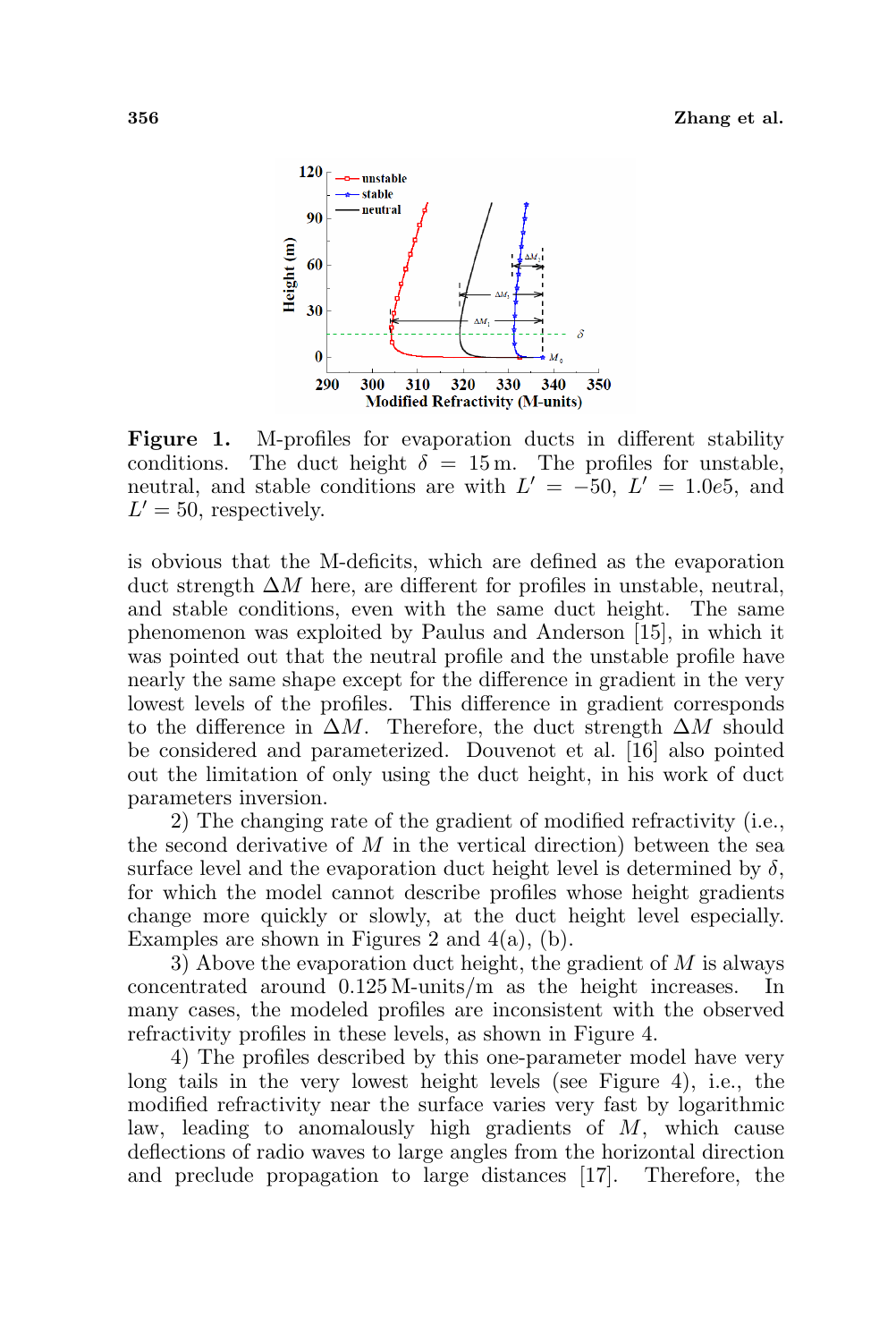

Figure 2. Four-parameter vertical M-profile for an evaporation duct.

logarithmic law is potentially no longer fulfilled at very small heights. Mabey [18] pointed out that the experimental data (kite and buoy data collected in the Roughness and Evaporation Duct experiment) did not show strong gradients of the modified refractivity just above the surface that were expected from theory. In Refs. [17, 19], it was shown that the approximation of the vertical profile at a height of less than 2 m by a tangent straight line is quite good.

Because of these potential disadvantages, the log linear model can not describe many real-world M-profiles and some actual vertical Mprofiles for evaporation ducts can not be estimated precisely. A fourparameter M-profile model will be introduced in the next section.

### 3. FOUR-PARAMETER M-PROFILE MODEL

The changing rate of the gradient of modified refractivity given by (2) is

$$
d^2M/dz^2 = 0.125\delta/(z+z_0)^2.
$$
 (3)

Considering the second disadvantage given in Section 2.2, in order to make this changing rate adjustable, an adjustment factor  $\rho_1$  ( $\rho_1 > 0$ ) is introduced to the right side of (2) in the following manner:

$$
M(z) = M_0 + 0.125 \rho_1 \left\{ z - \delta \ln[(z + z_0)/z_0] \right\}.
$$
 (4)

Note that the height behavior of modified refractivity formulated by (4) is only used to describe M-profiles lower than the evaporation duct height  $\delta$ .

For the fourth disadvantage, we use a linear function to formulate the profile at heights lower than a certain level,  $z<sub>joint</sub>$ . Different from the method in Ref. [19], this certain height is not fixed at 2 m but determined by the slope continuity of the profile curve. As shown in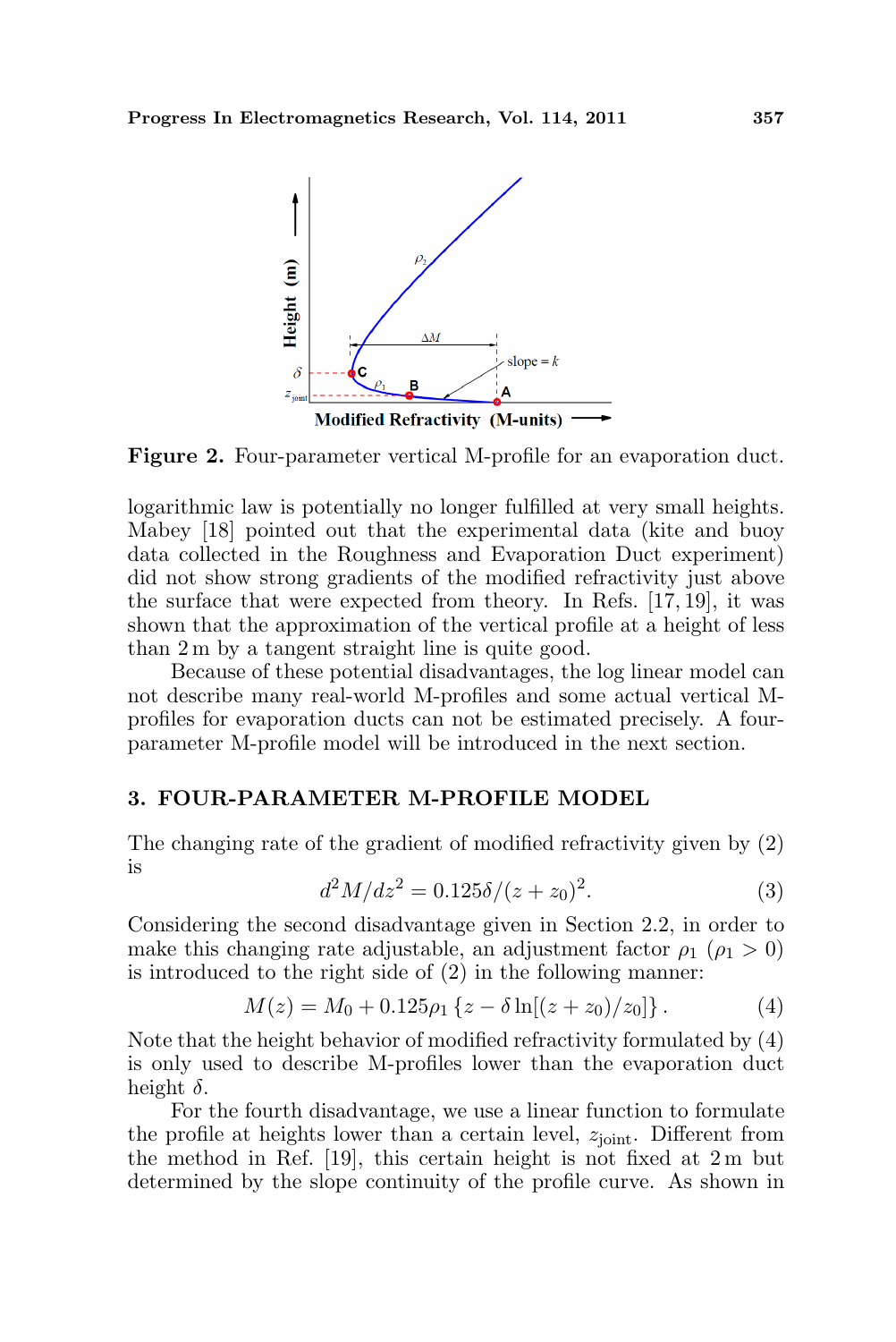Figure 2, the line AB with slope  $k$  ( $k \leq 0$ ) in the vertical direction is the substitute for the log linear M-profile described by (4) at heights lower than  $z_{\text{joint}}$ . Let the slope of the modified refractivity profile given by  $(4)$  with respect to height equal the slope of AB as follows:

$$
\frac{dM}{dz} = 0.125\rho_1 \left(1 - \frac{\delta}{z + z_0}\right) = k,\tag{5}
$$

we can get

$$
z = \frac{\delta}{1 - 8k/\rho_1} - z_0, \quad k \le 0
$$
 (6)

where  $z$  is the height where the segment AB and BC of the profile connect smoothly, labeled  $z<sub>joint</sub>$  here. The modified refractivity as a function of height for evaporation ducts at heights lower than  $z<sub>joint</sub>$ (the line AB in Figure 2) is given by

$$
M(z) = M_0 + kz. \quad z \le z_{\text{joint}} \tag{7}
$$

For the height interval between  $z_{joint}$  and  $\delta$ , the M-profile is formulated by (4) with an offset  $M_1^{\text{offset}}$  added as follows:

$$
M(z) = M_0 + M_1^{\text{offset}} + 0.125\rho_1 z - 0.125\rho_1 \delta \ln[(z + z_0)/z_0]
$$
  
=  $M_0 + (k - 0.125\rho_1)z_{\text{joint}} + 0.125\rho_1 z + 0.125\rho_1 \delta \ln\left(\frac{z_{\text{joint}} + z_0}{z + z_0}\right),$   
 $z_{\text{joint}} < z < \delta$  (8)

with

$$
M_1^{\text{offset}} = (M_0 + kz_{\text{joint}}) - (M_0 + 0.125\rho_1 z_{\text{joint}}-0.125\rho_1 \delta \ln [(z_{\text{joint}} + z_0)/z_0])= (k - 0.125\rho_1) z_{\text{joint}} + 0.125\rho_1 \delta \ln [(z_{\text{joint}} + z_0)/z_0]
$$

This offset is used to make the modified refractivity given by (4) and (7) have the same value at  $z_{joint}$ , i.e., it ensures the geometrical continuity of segments AB and BC of the profile.

Considering the third disadvantage, in order to make the gradients of M at levels higher than  $\delta$  adjustable, a gradient adjustment factor  $\rho_2$  ( $\rho_2 > 0$ ) is introduced into the log linear M-profile model as follows:

$$
M(z) = M_0 + 0.125 \rho_2 z - 0.125 \rho_2 \delta \ln \left[ (z + z_0)/z_0 \right]. \tag{9}
$$

The M-profile at levels higher than the evaporation duct height  $\delta$  is formulated using (9) with another offset  $M_2^{\text{offset}}$  added, which ensures the continuity of M at  $\delta$ .

$$
M(z) = M_0 + M_2^{\text{offset}} + 0.125\rho_2 z - 0.125\rho_2 \delta \ln \left[ (z + z_0) / z_0 \right]
$$
  
= M\_0 + (k - 0.125\rho\_1) z<sub>joint</sub> + 0.125(\rho\_1 - \rho\_2) \delta  
+ 0.125\rho\_2 z + 0.125\delta \ln \left[ \frac{(z\_{joint} + z\_0)^{\rho\_1}}{(\delta + z\_0)^{\rho\_1 - \rho\_2} \cdot (z + z\_0)^{\rho\_2}} \right], z \ge \delta(10)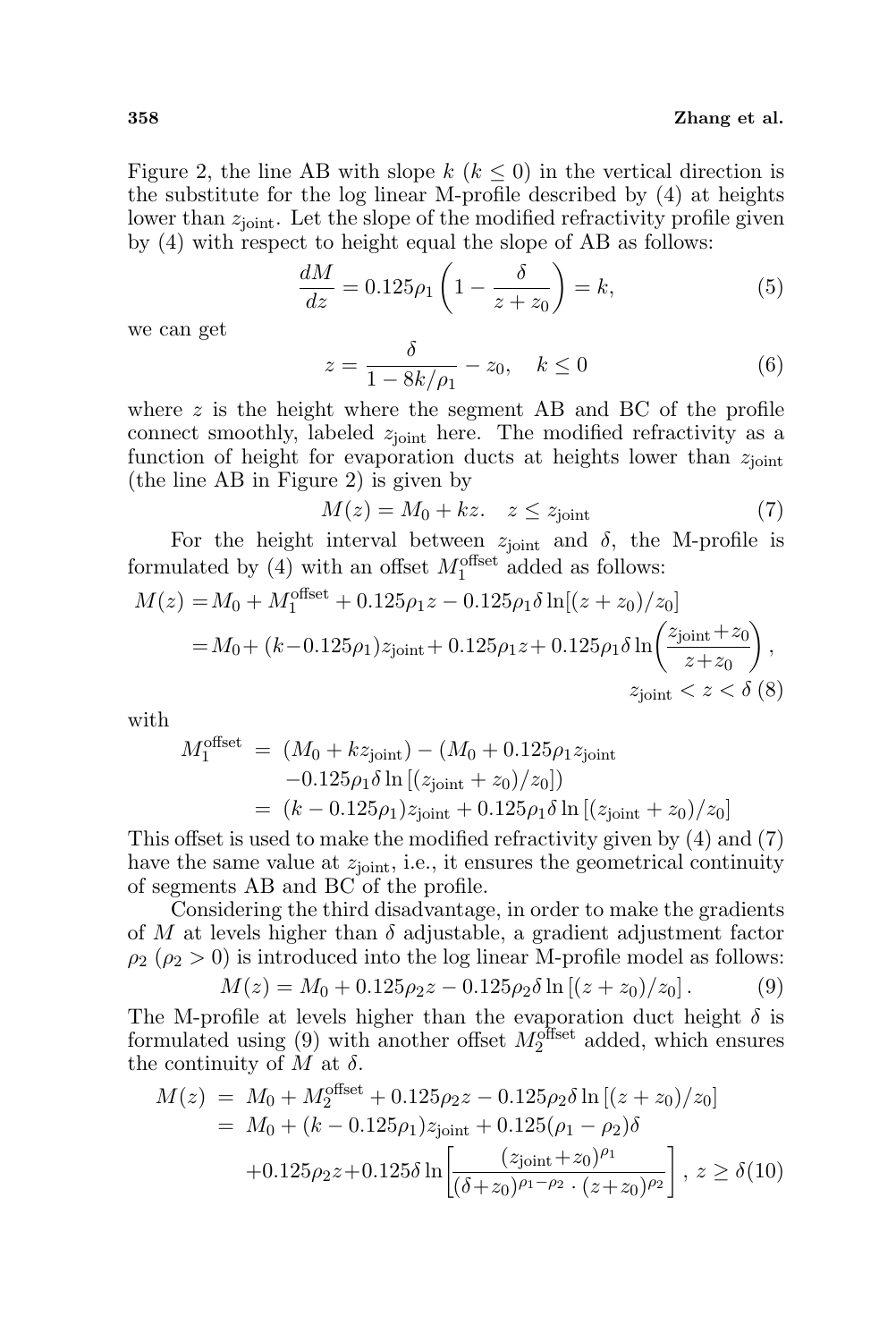Progress In Electromagnetics Research, Vol. 114, 2011 359

with

$$
M_2^{\text{offset}} = \left[ M_0 + (k - 0.125\rho_1) z_{\text{joint}} + 0.125\rho_1 \delta + 0.125\rho_1 \delta \ln \left( \frac{z_{\text{joint}} + z_0}{\delta + z_0} \right) \right]
$$

$$
- \left\{ M_0 + 0.125\rho_2 \delta - 0.125\rho_2 \delta \ln [(\delta + z_0)/z_0] \right\}
$$

$$
= (k - 0.125\rho_1) z_{\text{joint}} + 0.125(\rho_1 - \rho_2) \delta
$$

$$
+ 0.125\delta \ln \left[ \frac{(z_{\text{joint}} + z_0)^{\rho_1}}{(\delta + z_0)^{\rho_1 - \rho_2} \cdot z_0^{\rho_2}} \right]
$$

It is noteworthy to point out that the slopes of two profile segments given by (8) and (10) have the same value at height  $\delta - z_0$ , which ensures the slope continuity of the profile.

The evaporation duct strength  $\Delta M$  of the new modeled M-profile is

$$
\Delta M = M_A - M_C
$$
  
=  $M_0 - \left\{ M_0 + (k - 0.125\rho_1) z_{\text{joint}} + 0.125(\rho_1 - \rho_2) \delta$   
+0.125 $\rho_2 \delta$  + 0.125 $\delta$  ln  $\left[ \frac{(z_{\text{joint}} + z_0)^{\rho_1}}{(\delta + z_0)^{\rho_1 - \rho_2} \cdot (\delta + z_0)^{\rho_2}} \right] \right\}$   
=  $(0.125\rho_1 - k) z_{\text{joint}} - 0.125\rho_1 \delta - 0.125\rho_1 \delta$  ln  $\left[ \frac{z_{\text{joint}} + z_0}{\delta + z_0} \right]$  (11)

Upon substituting the expression of  $z<sub>joint</sub>$  given by (6) into (11) and simplifying, we obtain

$$
\Delta M = (0.125\rho_1 - k) \left( \frac{\delta}{1 - 8k/\rho_1} - z_0 \right) + 0.125\rho_1 \delta \ln \left[ (\delta + z_0)(1 - 8k/\rho_1)/e \delta \right],
$$
(12)

which is an implicit expression of the slope  $k$  that must be used in the profile description.

Equations  $(6)$ ,  $(7)$ ,  $(8)$ ,  $(10)$  and  $(12)$  are the formulation of the four-parameter M-profile model for evaporation ducts. It is parametric in evaporation duct height (EDH)  $\delta$ , evaporation duct strength (EDS)  $\Delta M$ , the M gradient adjustment factor  $\rho_1$  and  $\rho_2$  for profile segments at levels lower and higher than  $\delta$ , respectively.

### 4. PERFORMANCE AND VALUE VALIDATION

#### 4.1. Advantages

The three new introduced parameters are used to account for the disadvantages in Section 2, so the four-parameter model can describe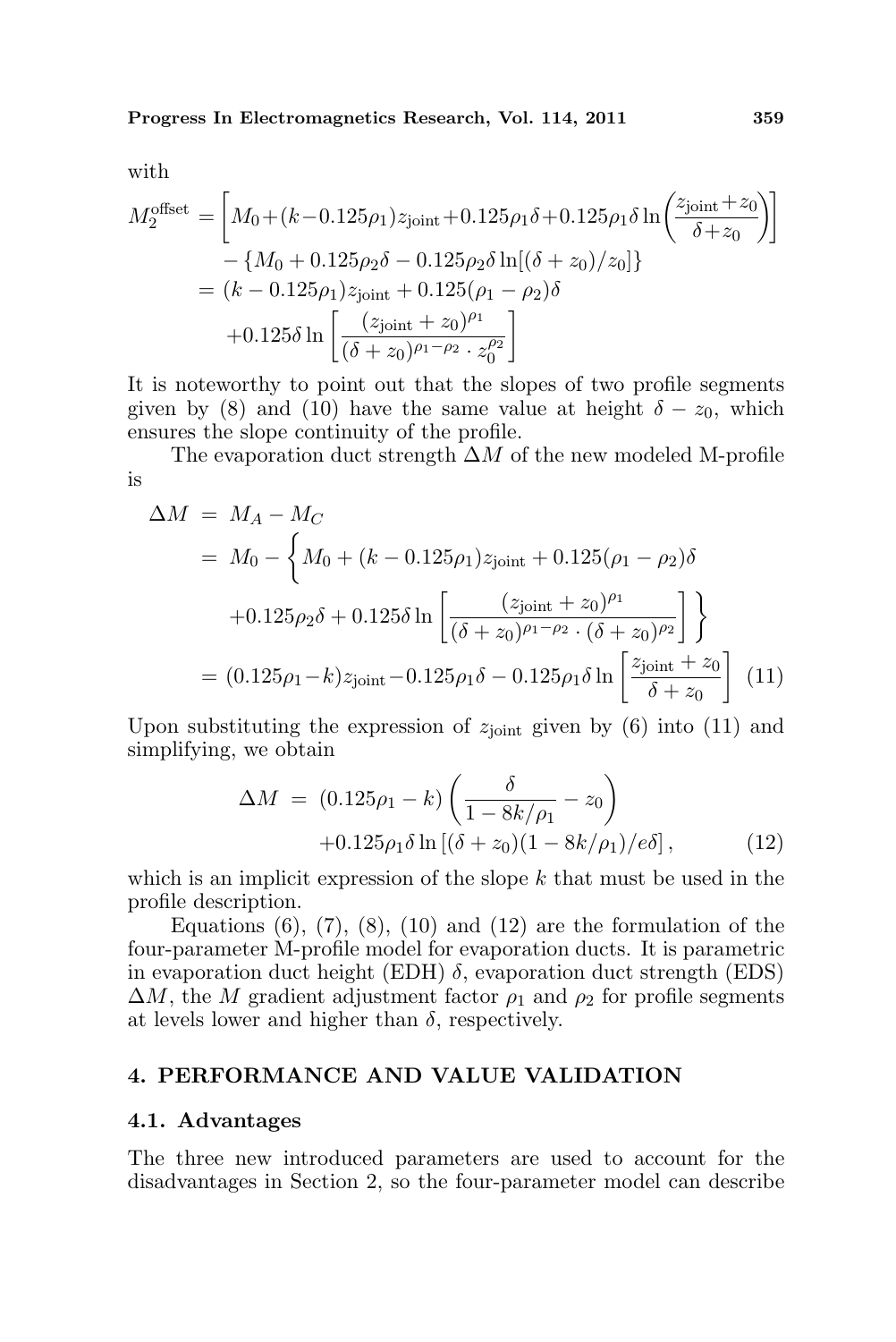the M-profile more freely than the log linear model does. The effects of  $\Delta M$ ,  $\rho_1$  and  $\rho_2$ , along with the conventional parameter  $\delta$ , on the shape of the profile are shown in Figure 3. The role of each parameter in determining the profile can be seen easily. Note that although  $\rho_1$ affects the profile in a small scale, yet the small change in these height levels where  $\rho_1$  works introduces great influence on wave propagation.



Figure 3. Roles of four parameters in describing vertical M-profiles. (a)  $\Delta M = 10$  M-units,  $\rho_1 = 1.0$ ,  $\rho_2 = 1.0$ , (b)  $\delta = 15$  m,  $\rho_1 = 3.0$ ,  $\rho_2 = 1.0$ , (c)  $\delta = 15$  m,  $\Delta M = 15$  M-units,  $\rho_2 = 1.0$ , (d)  $\delta = 15$  m,  $\Delta M = 15$  M-units,  $\rho_1 = 1.0$ .

To get a better estimation of the evaporation duct from radar sea clutter, two advantages and one necessary property of this four-parameter model should be validated: the ability to (a) more accurately match real-world M-profiles, (b) replicate the observed clutter field, and (c) show clutter power or path loss sensitivity to each model parameter. Only when all these aspects are validated can robust estimation results be expected. The M-profile matching ability is illustrated in Figure 4. Note that the log linear model and the fourparameter model use the same evaporation duct height in each case. Obviously, the four-parameter model is more robust in matching the observed M-profiles through choosing appropriate parameter values.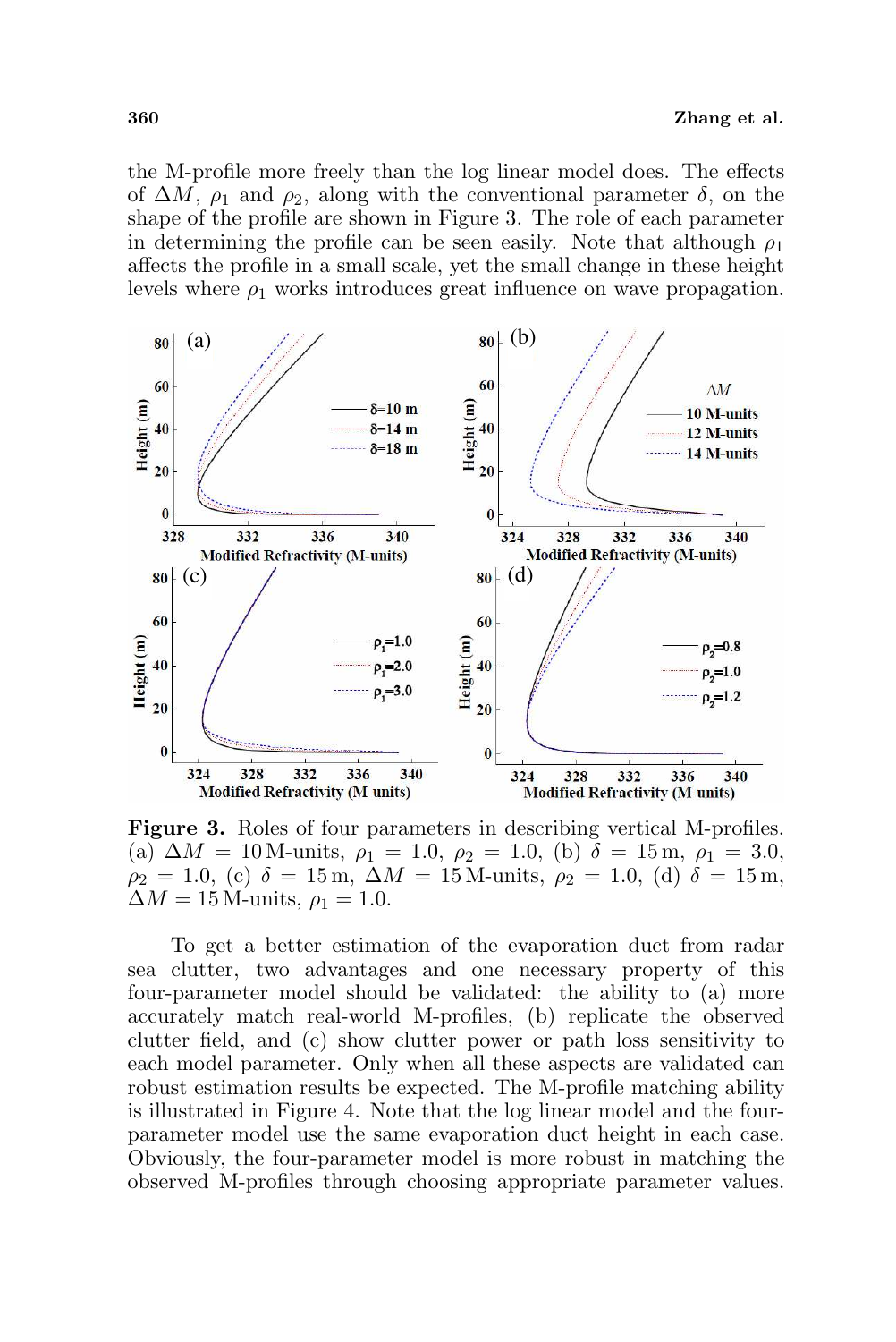

Figure 4. Measured and modeled vertical M-profiles. The red line with triangles represents the M-profile based on the log linear model. The blue line with circles represents the M-profile based on the fourparameter model. The black lines or asterisks represent the measured M-profiles from  $(a)$ – $(b)$  [20],  $(c)$  [21], and  $(d)$  [22]. The profiles based on the two models are described with: (a)  $\delta = 10 \text{ m}, \Delta M = 10 \text{ M}$ units,  $\rho_1 = 4.9$ ,  $\rho_2 = 1.2$ , (b)  $\delta = 10$  m,  $\Delta M = 8$  M-units,  $\rho_1 = 4.0$ ,  $\rho_2 = 0.8$ , (c)  $\delta = 9$  m,  $\Delta M = 8$  M-units,  $\rho_1 = 4.0$ ,  $\rho_2 = 1.4$ , and (d)  $\delta = 20 \,\text{m}, \, \Delta M = 23 \,\text{M-units}, \, \rho_1 = 3.5, \, \rho_2 = 3.0.$ 

Although these comparisons are limited in number, yet do serve to illustrate its advancement in M-profile descriptions.

The validation of the replicated clutter field is based on an example of observed clutter [22] shown in Figure 5. The corresponding refractivity environment is of the vertical M-profile shown in Figure  $4(d)$ . We can see that the observed clutter has a very complex constructive/destructive interference. According to this interference pattern, the modeled clutter (note that the surface scattering theories are used in the modeling [23–25]) based on the four-parameter refractivity profile matches the observed clutter better than that based on the log linear profile. The clutter from the log linear M-profile very poorly matches the observed clutter power. The discrepancy between the blue line and the black line in ranges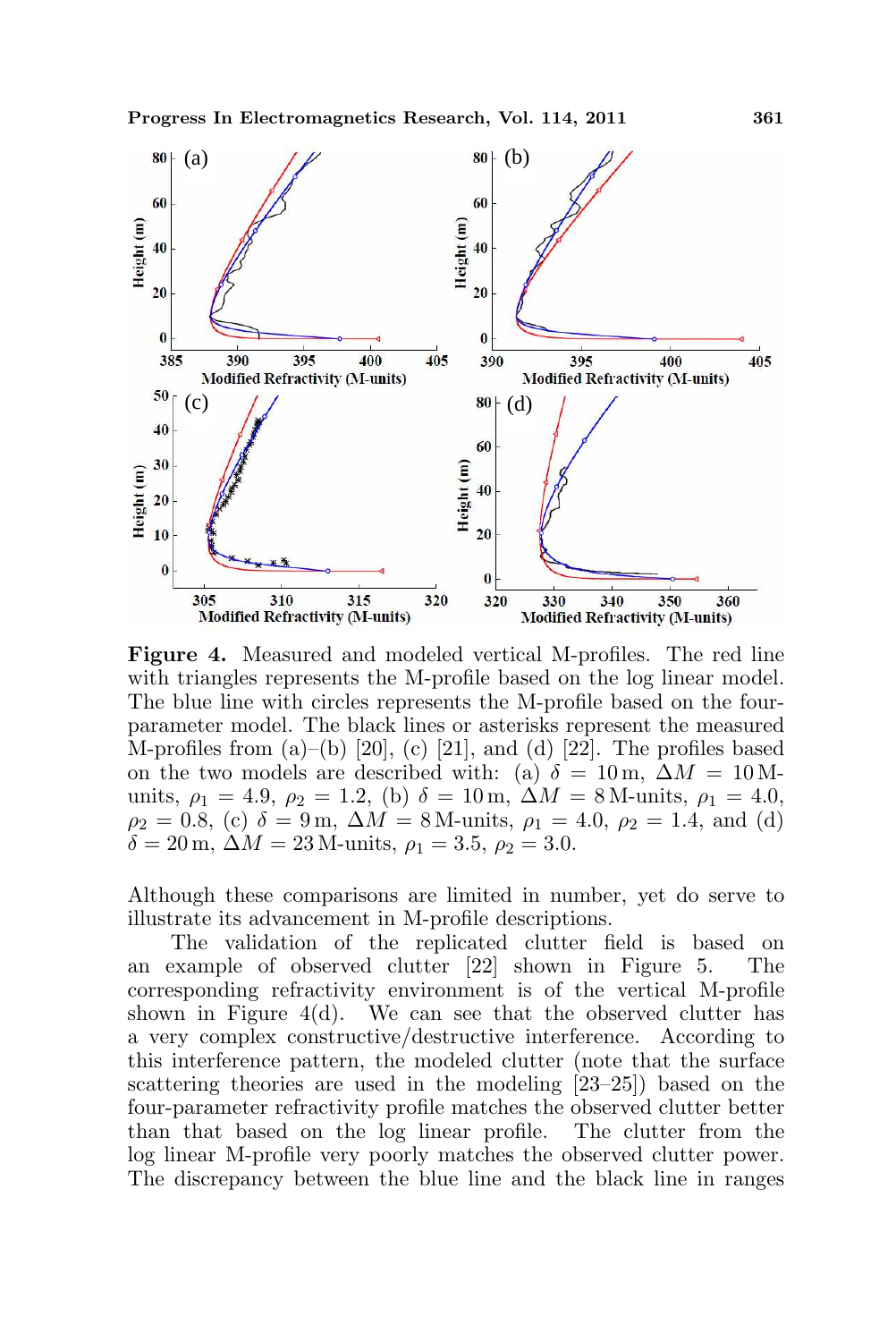

Figure 5. Observed and modeled clutters versus range for the atmospheric refractive structure shown in Figure 4(d).



Figure 6. Simulated path loss at 80 km based on the four-parameter M-profile model. The unstable, stable, and neutral conditions are accounted for by  $L' = -100$ , 100, and 1.0e5, corresponding to  $\Delta M =$ 42.9, 13.2, and 27.0 M-units, respectively.  $\delta = 20$  m,  $\rho_1 = 2.0$ ,  $\rho_2 = 1.0$ .

larger than 60 km is probably due to range dependencies of the true refractivity field.

As depicted in Section 2.2, the atmospheric stability can be accounted for by the duct strength  $\Delta M$ . In order to illustrate the path loss performance based on the four-parameter model under different thermal conditions, Figure 6 shows a test of it in three environments. The radar parameters for this test are shown in Table 1, and the wind speed is  $10 \,\mathrm{m/s}$ . We can see that the path losses under different conditions are different, indicating the four-parameter model can account for different thermal stabilities. The effects of other three parameters on the path loss performance are also tested as shown in Figure 7. Clearly, a small change in the modeled vertical profile can introduce a great change in the path loss, so all the three added parameters along with  $\delta$  are valid and valuable for propagation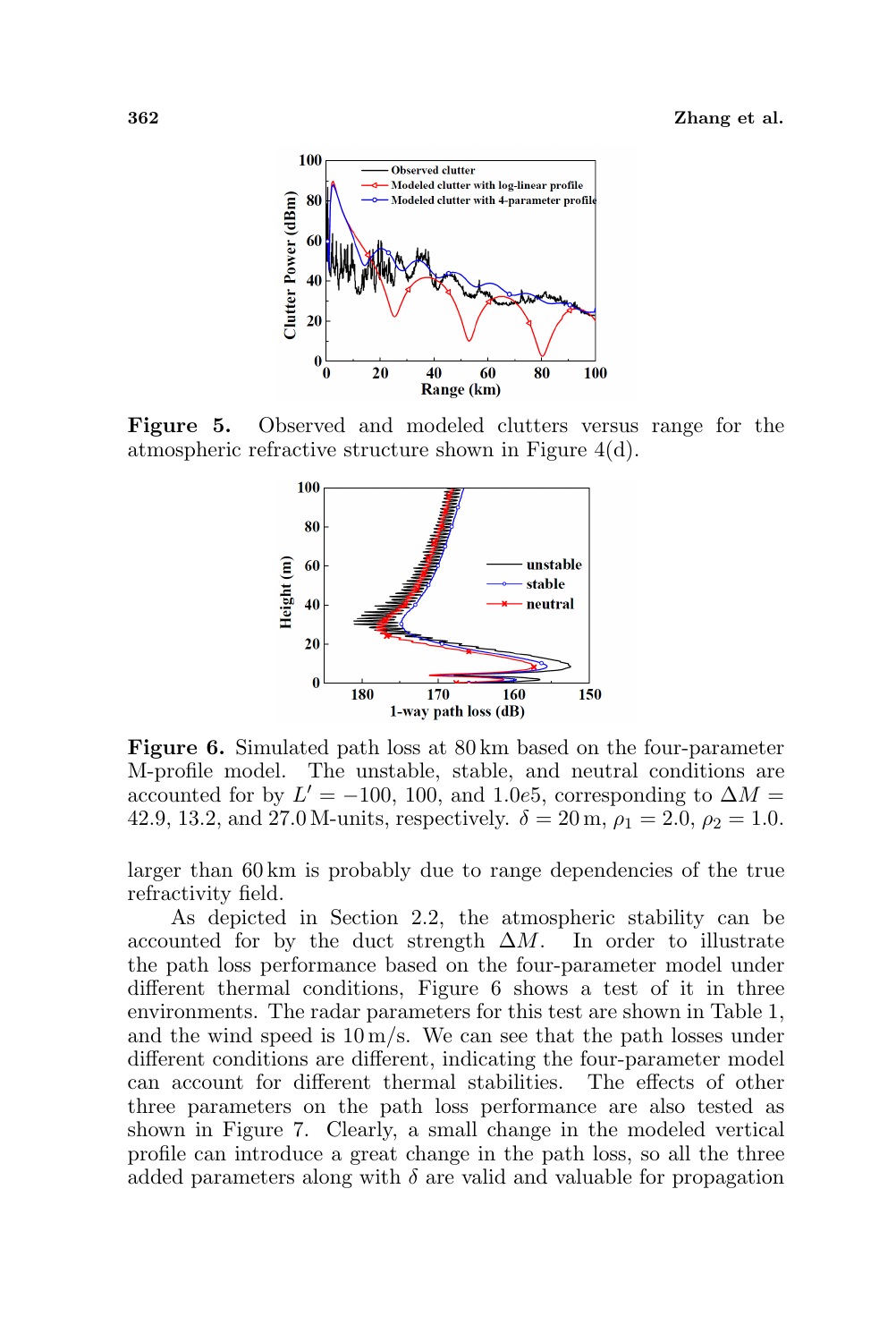| Parameter      | Value (Units)      |
|----------------|--------------------|
| Frequency      | $10\,\mathrm{GHz}$ |
| Beam width     | $0.7^\circ$        |
| Antenna height | 13 <sub>m</sub>    |
| Polarization   | нн                 |





Figure 7. Relative change (dB) in path loss between two coverage diagrams based on the four-parameter model with two neighboring values (above each subfigure) of each parameter. For example, subfigure (a1) plots the change between the coverage diagram calculated with the EDH 16 m and that calculated with EDH 17 m. Other parameters are taken here as (a1)–(a3)  $\Delta M = 15$  M-units,  $\rho_1 = \rho_2 = 1.0$ , (b1)–(b3)  $\delta = 20$  m,  $\Delta M = 20$  M-units,  $\rho_2 = 1.0$ , (c1)–(c3)  $\delta = 20$  m,  $\Delta M = 20$  M-units,  $\rho_1 = 1.0$ .

calculations, and the new model is better than the conventional model in this meaning.

### 4.2. Path Loss Sensitivity to Model Parameters

The path loss sensitivity to each of the model's new parameters must also be validated to ensure it's feasibility for estimating refractivity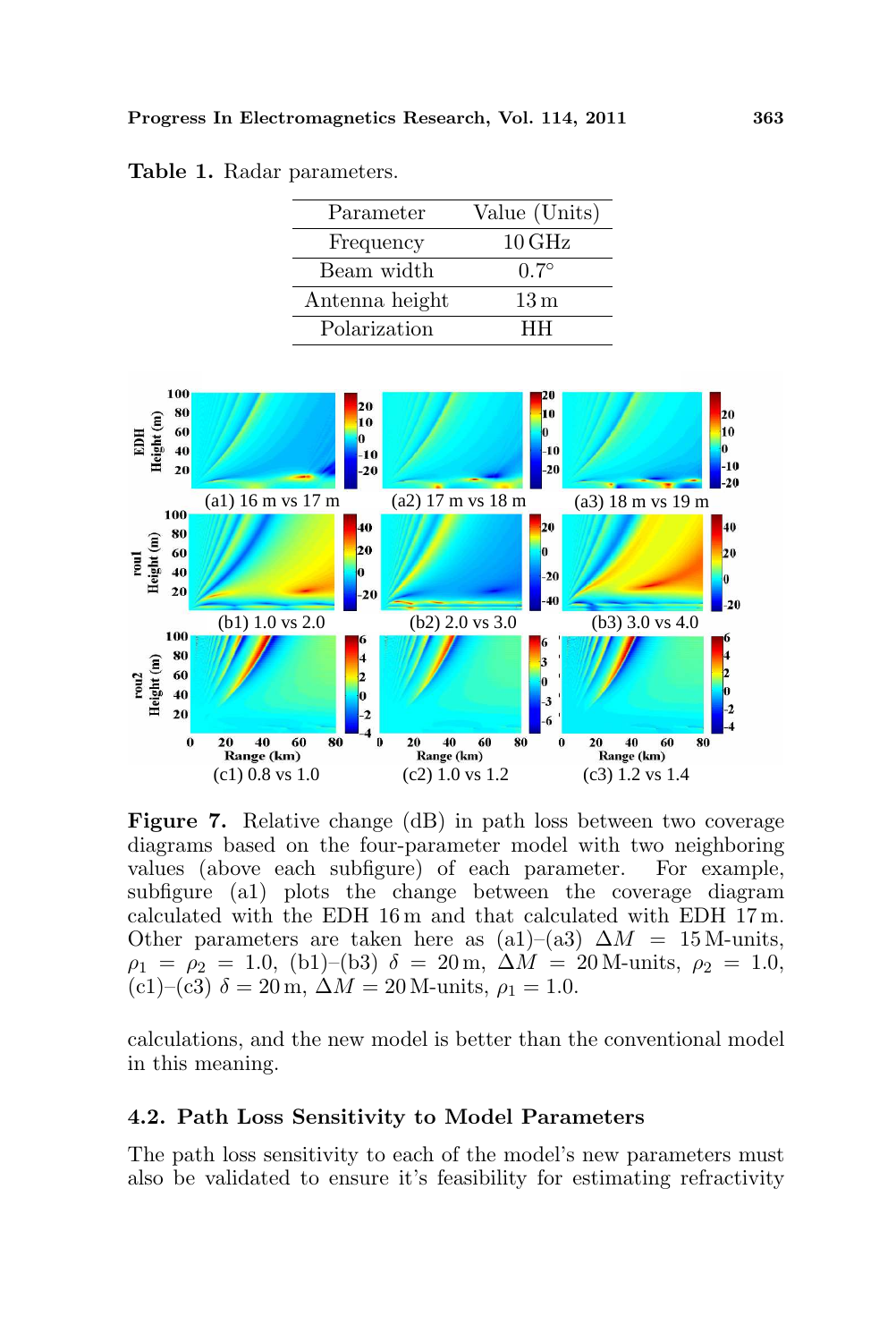

Figure 8. Path loss sensitivity to each model parameter. Other parameters are taken here as (a)  $\Delta M = 10$  M-units,  $\rho_1 = \rho_2 = 1.0$ , (b)  $\delta = 15 \,\text{m}, \, \rho_1 = 3.0, \, \rho_2 = 1.0, \, \text{(c)} \, \delta = 15 \,\text{m}, \, \Delta M = 15 \,\text{M-units},$  $\rho_2 = 1.0$ , (d)  $\delta = 15$  m,  $\Delta M = 15$  M-units,  $\rho_1 = 1.0$ .

structures robustly from sea clutter. An example of this sensitivity is shown in Figure 8. The path losses are calculated using the parabolic equation method with radar parameters shown in Table 1. The antenna height is 7 m. Because the input information for the estimation is the observed sea clutter at the effective scattering height of the sea surface, the path loss is calculated at the corresponding height (assumed to be 1.0 m here). According to the path loss contours, it is clear that the path loss is sensitive to EDH  $\delta$ , EDS  $\Delta M$ , and  $\rho_1$ , but is not sensitive to  $\rho_2$ . The path loss hardly changes as  $\rho_2$  varies. That is because  $\rho_2$  is a parameter affecting M gradients at levels higher than EDH, and the M gradients at these levels have little influence on path losses at levels lower than EDH. However, this parameter is still valuable because it is used to model the M-profile at levels higher than EDH and the path losses at these levels are sensitive to it, which can be seen from Figures  $7(c1)$ – $(c3)$ .

Consequently, for evaporation duct estimation from sea clutter,  $\delta$ ,  $\Delta M$  and  $\rho_1$  can be retrieved using their path loss sensitivity, and the inversion for  $\rho_2$  can adopt the information of path losses or meteorology at levels higher than EDH.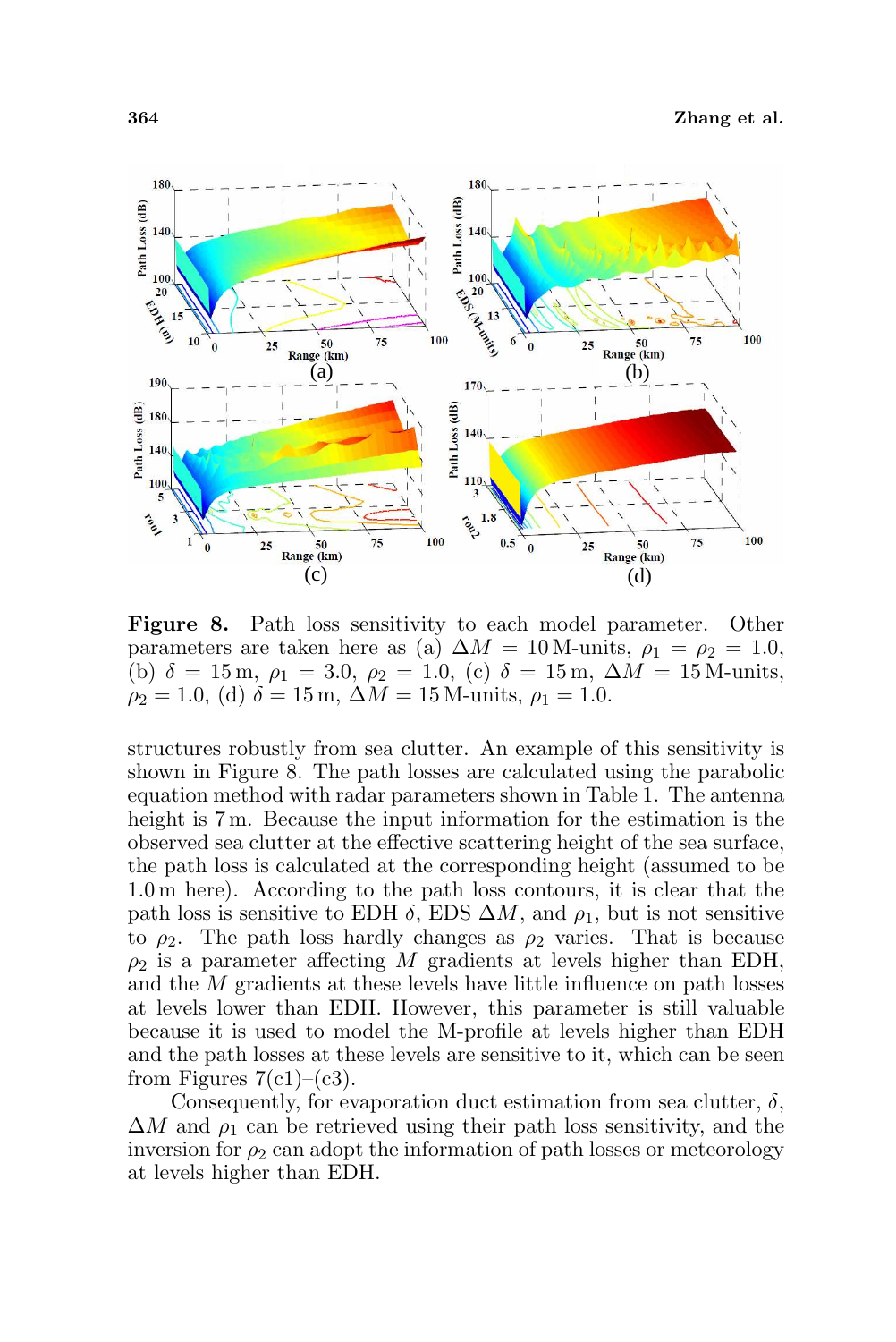### 4.3. Evaporation Duct Estimation Results and Discussion

We use two measured M-profiles to test the performance of the four-parameter model in evaporation duct estimation. The radar parameters are the same with those used in Figure 8. For comparison, the estimation is performed with the four-parameter model and the log linear model respectively, and the results are shown in Figure 9 simultaneously. The least squares error function is used as the objective function to calculate the match between the modeled and observed



Figure 9. Estimated results for two measured M-profiles. The retrieved parameter values for cases (a1) and (b1) are: (log linear profile)  $\delta = 15.35$  m; (4-parameter profile)  $\delta = 18.76$  m,  $\Delta M = 5.85$  Munits,  $\rho_1 = 2.46$ ,  $\rho_2 = 1.40$ , and (log linear profile)  $\delta = 14.91$  m; (4-parameter profile)  $\delta = 18.02 \,\mathrm{m}$ ,  $\Delta M = 4.05 \,\mathrm{M}$ -units,  $\rho_1 = 2.57$ ,  $\rho_2 = 1.61$ , respectively.  $\rho_2$  is chosen here according the profile match, since there are no path loss information at levels higher than EDH. The associated path losses calculated with the retrieved parameters are plotted in (a2) and (b2).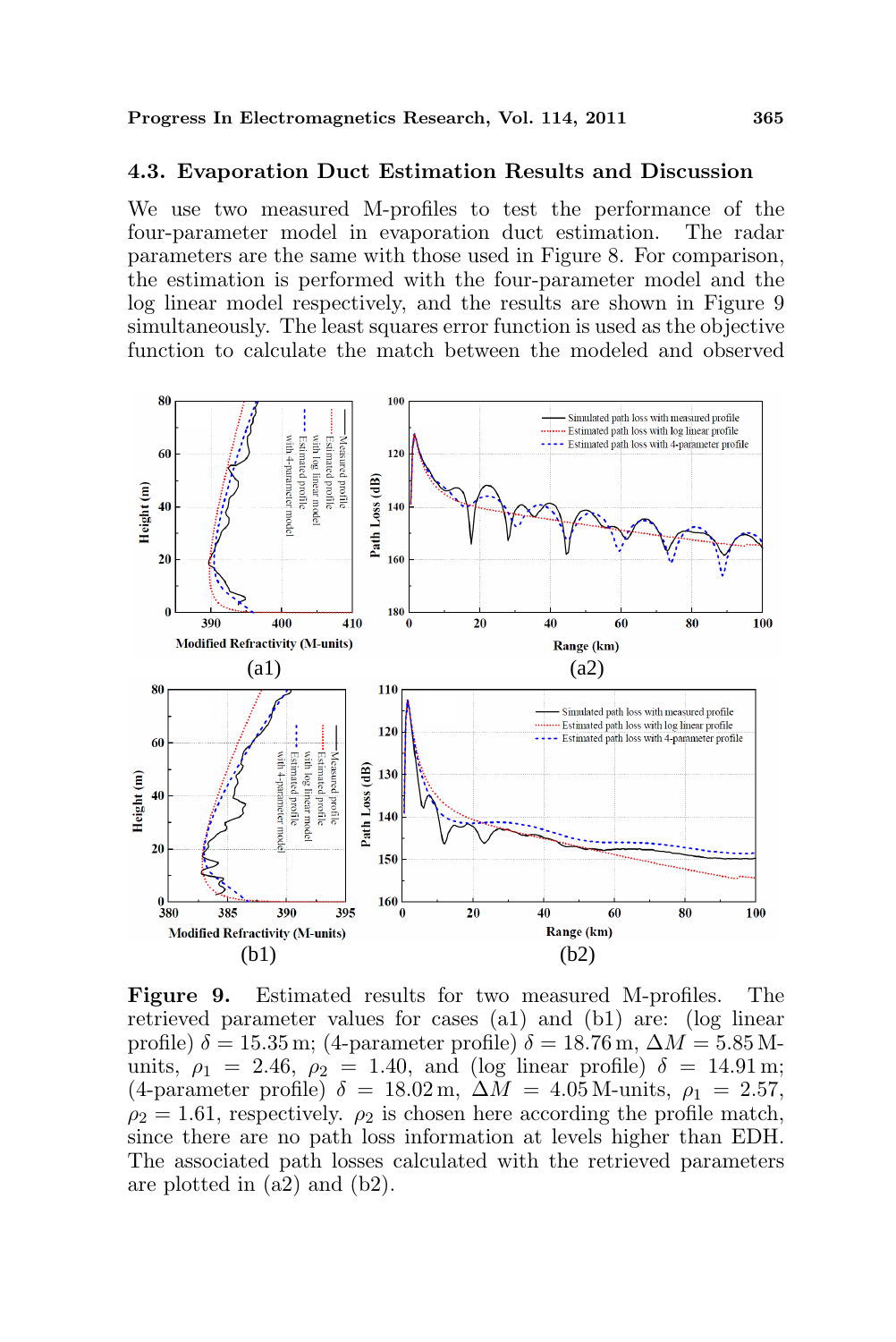clutters, and it is optimized by PSO [26] in the estimation with the four-parameter model. Because there is only one parameter in the log linear model, the exhaustive search is used in the estimation with this model. All inversions are carried out on the one-way path losses simulated with the measured M-profiles.

As shown in Figures  $9(a1)$  and  $(b1)$ , the estimated profiles with the four-parameter model are more close to the measured profiles, illustrating the stronger ability of the new model in evaporation duct estimation. The path losses corresponding to each estimated profile are plotted in Figures  $9(a2)$  and  $(b2)$ . Obviously, the original path losses simulated with the measured M-profiles are more accurately replicated when the 4-parameter profiles are used as the refractivity structures. This is also a further validation of the new model's ability (b) described in Section 4.1.

# 5. CONCLUSIONS

A four-parameter vertical M-profile model for the evaporation duct estimation from radar sea clutter is introduced. It has advantages in matching real-world modified refractivity profiles and in serving as the environmental model for the propagation calculation and refractivity estimation. In order to apply this model to evaporation duct estimation from radar sea clutters, the path loss sensitivity to each model parameter is analyzed and the results show that these four new parameters are valid and valuable for the robust estimation. Through the test of estimating two truly measured M-profiles, it is concluded that the measured profile will be more accurately retrieved when the new model with these four parameters is employed.

# ACKNOWLEDGMENT

This research was supported by the National Natural Science Foundation of China (Nos. 60771038 and 60971065).

# REFERENCES

- 1. Anderson, K. D., "Radar measurements at 16.5 GHz in the oceanic evaporation duct," IEEE Trans. Antennas Propag., Vol. 37, No. 1, 100–106, 1989.
- 2. Woods, G., A. Ruxton, C. Huddlestone-Holmes, and G. Gigan, "High-capacity, long-range, over ocean microwave link using the evaporation duct," IEEE J. Ocean. Eng., Vol. 34, No. 3, 323–329, 2009.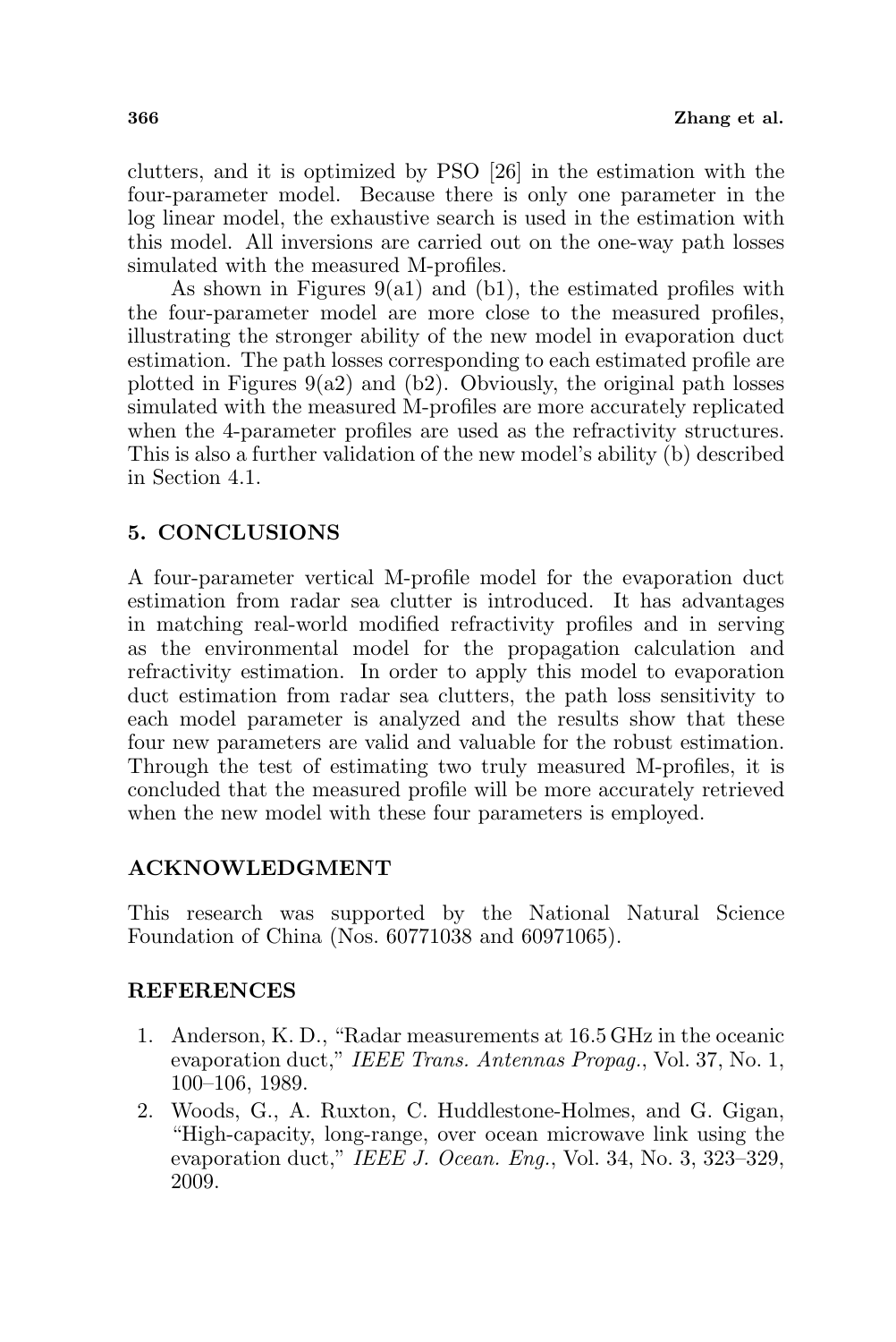Progress In Electromagnetics Research, Vol. 114, 2011 367

- 3. Hitney, H. V. and R. Vieth, "Statistical assessment of evaporation duct propagation," IEEE Trans. Antennas Propag., Vol. 38, No. 6, 794–799, 1990.
- 4. Paulus, R. A., "Evaporation duct effects on sea clutter," IEEE Trans. Antennas Propag., Vol. 38, No. 11, 1765–1771, 1990.
- 5. Meng, Y. S., Y. H. Lee, and B. C. Ng, "Further study of rainfall effect on VHF forested radio-wave propagation with four-layered model," Progress In Electromagnetics Research, Vol. 99, 149–161, 2009.
- 6. Alexopoulos, A., "Effect of atmospheric propagation in RCS predictions," Progress In Electromagnetics Research, Vol. 101, 277–290, 2010.
- 7. Babin, S. M., G. S. Young, and J. A. Carton, "A new model of the oceanic evaporation duct," J. Appl. Meteorology, Vol. 36, 193–204, 1997.
- 8. Rogers, L. T., C. P. Hattan, and J. K. Stapleton, "Estimating evaporation duct heights from radar sea echo," Radio Sci., Vol. 35, No. 4, 955–966, 2000.
- 9. Gerstoft, P., L. T. Rogers, J. L. Krolik, and W. S. Hodgkiss, "Inversion for refractivity parameters from radar sea clutter," Radio Sci., Vol. 38, No. 3, 8053, 2003.
- 10. Paulus, R. A., "Specification for environmental measurements to assess radar sensors," Tech. Rep. 1685, Naval Ocean Systems Center, San Diego, CA, Nov. 1989.
- 11. Yardim, C., P. Gerstoft, and W. S. Hodgkiss, "Sensitivity analysis and performance estimation of refractivity from clutter techniques," Radio Sci., Vol. 44, 1008, 2009.
- 12. Jeske, H., "State and limits of prediction methods of radar wave propagation conditions over the sea," Modern Topics in Microwave Propagation and Air-Sea Interaction, A. Zancla (ed.), D. Reidel Publishing, 130–148, 1973.
- 13. Goldhirsh, J. and G. D. Dockery, "Measurement resolution criteria for assessment of coastal ducting," Proc. 9th Int. Conf. Antennas and Propagation, 317–322, 1995.
- 14. Gerstoft, P., W. S. Hodgkiss, L. T. Rogers, and M. Jablecki, "Probability distribution of low altitude propagation loss from radar sea clutter data," Radio Sci., Vol. 39, 6006, 2004.
- 15. Paulus, R. A. and K. D. Anderson, "Application of an evaporation duct climatology in the littoral," Battle Space Atmospherics and Cloud Impact on Military Oper. Conf., Fort Collins, CO, 1990.
- 16. Douvenot, R., V. Fabbro, C. Bourlier, J. Saillard, H. Fuchs,